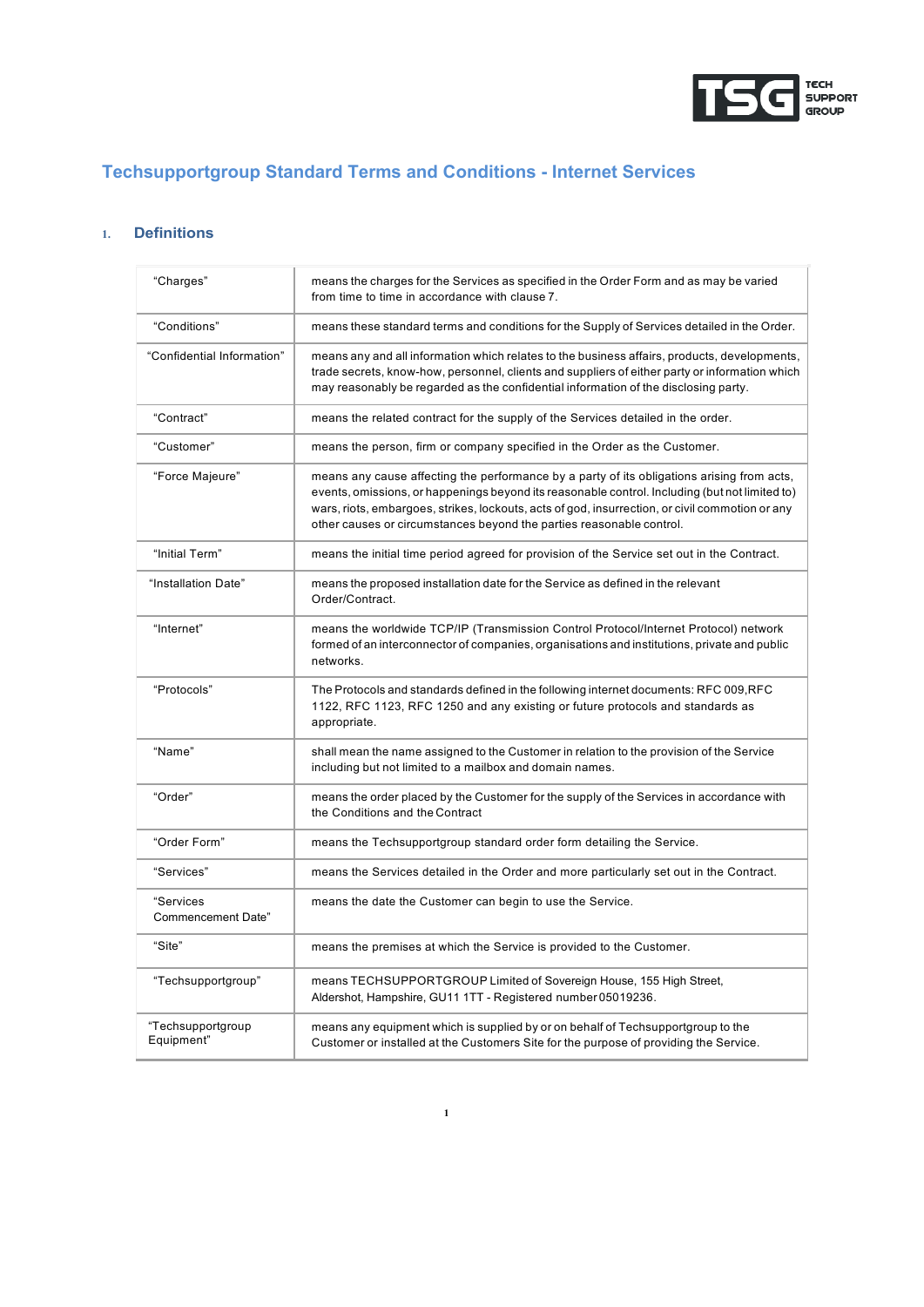

- 1.2 Reference to any statute or statutory provisions shall be deemed to include any statutory modifications or re-enactment's thereof or any rules and regulations made thereunder or any enactment repealing and replacing the act referred to.
- 1.3 Unless the context otherwise requires references to Clauses shall be construed as references to clauses of these Conditions.
- 1.4 Headings are inserted for convenience only and shall not affect the construction or interpretation of these Conditions.

# **2. Standard Terms andConditions**

- 2.1 These Conditions, together with any applicable Contract, shall apply to all orders for the supply of Services by Techsupportgroup to the Customer to the exclusion of all other terms and conditions, including any terms or conditions which the Customer purports to apply under any purchase order, confirmation of order, specification or other document.
- 2.2 Any variations of these Conditions shall have no effect unless expressly agreed in writing and signed on behalf of Techsupportgroup. Techsupportgroup may change these Conditions or the Contract from time to time by giving two weeks written notice.
- 2.3 For the avoidance of doubt any purchase orders placed will be accepted on the basis of Techsupportgroup's Conditions and not the Customer's.

#### **3. Provision of theService**

- 3.1 Techsupportgroup agrees to provide the Customer with the Services in accordance with the standard Conditions and the Contract.
- 3.2 Techsupportgroup shall provide the Services with all due skill, care and diligence in accordance with good industry practice, by utilising appropriately experienced, qualified and trained personnel and in accordance with its own established internal procedures.
- 3.3 Techsupportgroup reserves the right to vary the technical specification of the Service where necessary for operational reasons and without diminishing the quality or speed of the Service, after giving reasonable notice to the Customer. The Customer agrees to follow any instructions and procedures of Techsupportgroup with regard to the use of the Service.
- 3.4 Techsupportgroup may provide guidance or instruction in relation to the Service, which it thinks reasonably necessary, in the interests of safety or the quality of the Service in relation to the Customer and Techsupportgroup's other Customers and end users. Any such instructions, whilst they apply, shall be deemed to form part of these Conditions.
- 3.5 Techsupportgroup reserves the right at any time to make any modification, change, addition to or replacement of any part of Techsupportgroup's computer network or any software or Services where this is required to conform with any applicable safety or any other statutory or legal requirements, or at any other time provided that such modification, change, addition or replacement does not materially detract from, reduce or impair the overall quality or performance of the Service.
- 3.6 The Customer acknowledges that it is technically impractical to provide the Service free of faults and that Techsupportgroup does not give an undertaking to do so. In the event of a fault in the Service the Customer must report it to Techsupportgroup by the methods advised to the Customer at the commencement of the Service.
- 3.7 Techsupportgroup will use its reasonable endeavours to maintain a service in accordance with the Service Level Agreement in the Contract. The Customer acknowledges that Techsupportgroup cannot guarantee continuous uninterrupted use especially where Techsupportgroup must carry out routine maintenance, repairs, reconfigurations or upgrades or in circumstances beyond its control including Force Majeure.

# **4. Installation andMaintenance**

4.1 Techsupportgroup offers Customers on-site installation for all of its Services and, Techsupportgroup recommends that Customers have on-site installation to enable Techsupportgroup to fully support the Services provided. Once Techsupportgroup has conducted a site survey at the site an Installation Date will be arranged.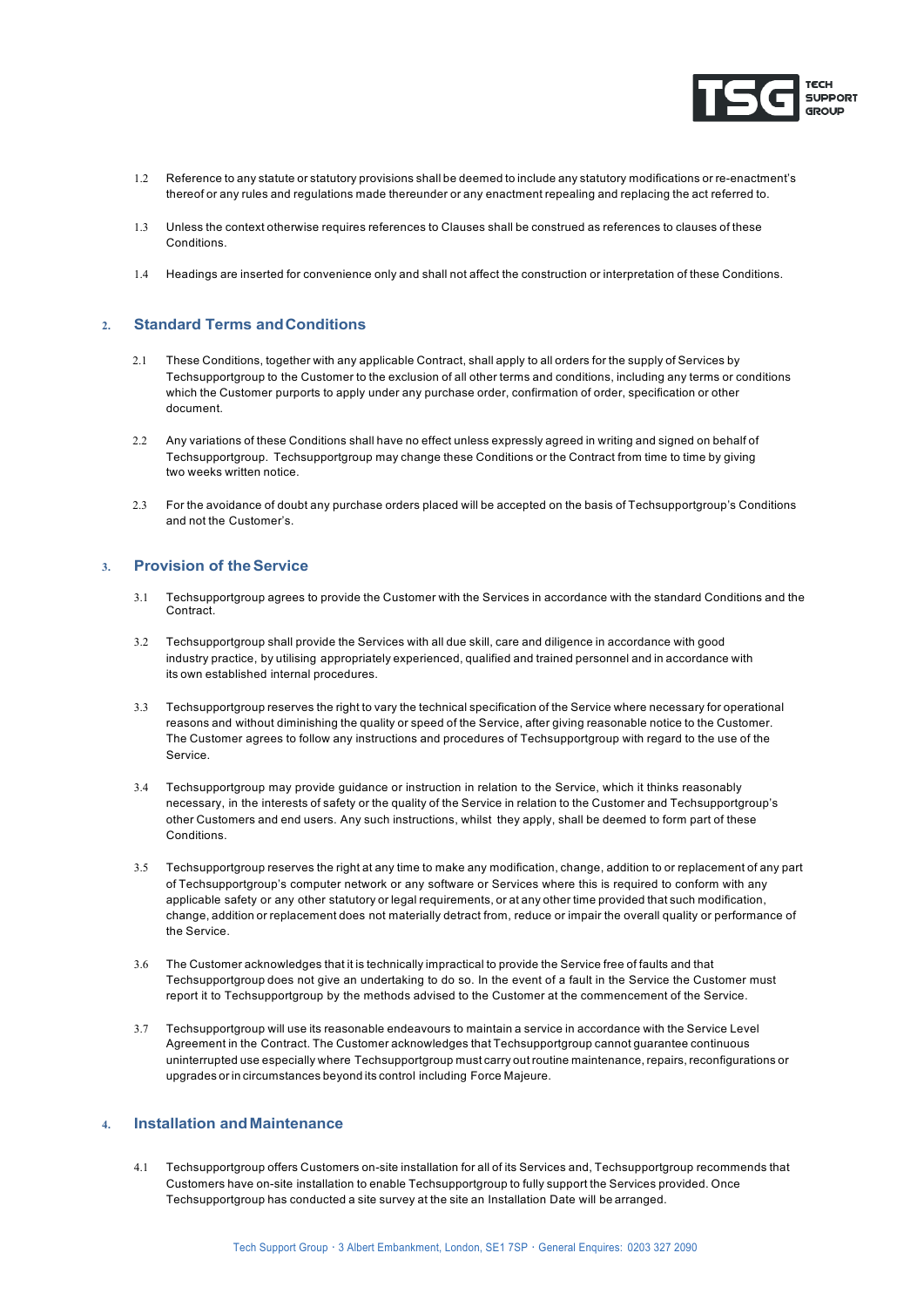

- 4.2 Techsupportgroup will use all reasonable endeavours to install the Service in accordance with the Installation Date but any such date is provisional and maybe subject to alteration.
- 4.3 Where the Customer does not have an on-site installation carried out by Techsupportgroup, the Customer acknowledges that Techsupportgroup will be responsible for provision of the Service ONLY to the applicable network termination point at which Techsupportgroup has absolute control.
- 4.4 Where it is necessary for Techsupportgroup to install or maintain the Service the Customer will provide Techsupportgroup with such access as it is reasonably required and any technical or personnel assistance reasonably necessary for the installation and maintenance of the Service including electricity supply and suitable accommodation and environmental conditions to accommodate the Techsupportgroup Equipment.

# **5. Techsupportgroup Equipment**

- 5.1 The Customer shall be responsible for any Techsupportgroup Equipment located at the Site and the Customer will only use the Techsupportgroup Equipment and associated software in accordance with instructions and/or software license as detailed in clause 6, that Techsupportgroup provides to the Customer from time to time. The Customer undertakes not to modify, tamper or in any way interfere with the Techsupportgroup Equipment and Techsupportgroup will not be liable for any repairs to the Techsupportgroup Equipment other than those arising as a result of natural and proper use of it.
- 5.2 The Customer will insure any Techsupportgroup Equipment located at the Site against loss or damage from all risks for an amount equal to the full replacement value of the Techsupportgroup Equipment.
- 5.3 The Techsupportgroup Equipment shall be and remains the property of Techsupportgroup at all times and must be surrendered in resaleable condition, together with all manuals and packaging upon termination. Where the Customer fails to surrender the Techsupportgroup Equipment, Techsupportgroup reserves the right to retrieve the Techsupportgroup Equipment directly from the Site.
- 5.4 The Customer will be liable to Techsupportgroup for any loss or damage to the Techsupportgroup Equipment except in so far as any such loss or damage is attributable to the negligent or willful act or omission of Techsupportgroup.

#### **6. Software**

- 6.1 Techsupportgroup hereby grants to the Customer and the Customer hereby accepts a non-exclusive and non-transferable license to use any software provided by Techsupportgroup to access the internet, for the sole purpose of enabling the Customer to use the Service. The Customer hereby acknowledges that the title to all software is and shall remain with Techsupportgroup or Techsupportgroup's third party licensors. The Customer hereby undertakes to use its best efforts to protect and keep confidential all Techsupportgroup software used by it, and shall make no attempt to examine, copy, alter, reverse engineer, disassemble or tamper with such software.
- 6.2 The Customer agrees to comply with the terms of Techsupportgroup's end user license agreement and any other agreements reasonably required by the owners of any intellectual property rights in any software supplied to the Customer or its end users for the protection of the software and the owner's rights therein. The Customer shall indemnify Techsupportgroup in respect of any and all claims from third parties relating to infringement of third party licences or terms and conditions applicable to use.
- 6.3 Use of the Service by the Customer is deemed acceptance of any and all licences relating to the Service.

# **7. Domain Names**

- 7.1 The Customer warrants that they are the owners of, or that they have been and are duly authorised by the owner to use, any trademark or name requested or allocated as the Customers Name.
- 7.2 The Customer acknowledges that Techsupportgroup cannot guarantee that any Name the Customer requests, will be available or approved for use.
- 7.3 Techsupportgroup has the right to require the Customer to select a replacement Name and may suspend the Service if, in Techsupportgroup's opinion, there are reasonable grounds for Techsupportgroup to believe that the Customer's current choice of Name is, or is likely to be, in breach of the provisions of Clause 7.1.
- 7.4 If the Service includes the registration of an Internet domain name the Customer acknowledges and agrees that: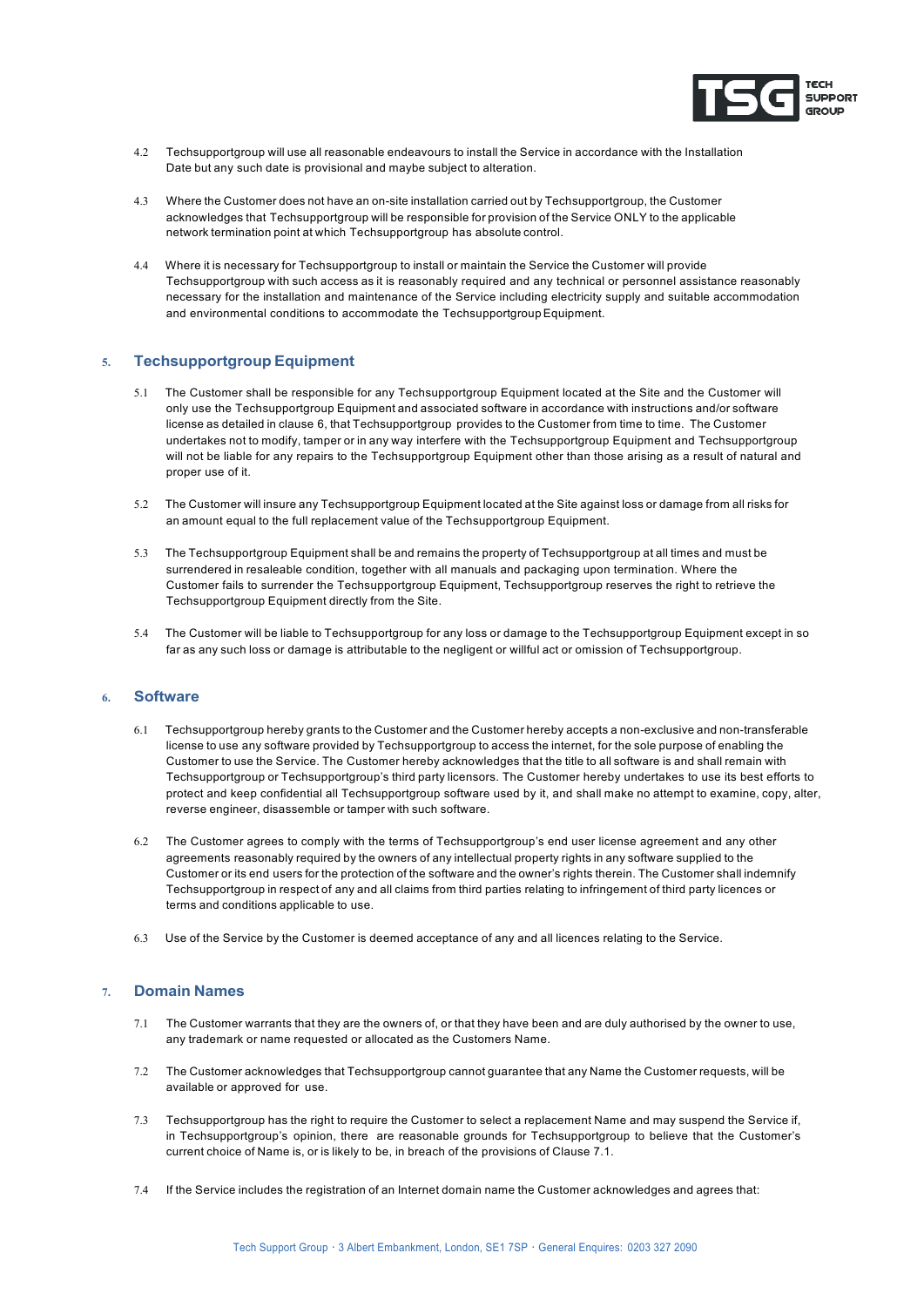

- 7.4.1. Techsupportgroup does not represent, warrant or guarantee that any domain name applied for by the Customer or on the Customers behalf will be registered in the Customers requested name or is capable of being registered by the Customer or that the use of such domain name by the Customer will not infringe any third party rights. Accordingly, the Customer should take no action in respect of the Customer's requested domain name(s) until the Customer has been notified that the Customer requested domain name has been duly registered and Techsupportgroup will not be liable for any such action taken by the Customer.
- 7.4.2. The registration of the domain name and its ongoing use by the Customer is subject to the relevant naming authority's terms and conditions of use and the Customer undertakes that they will comply with such terms and conditions. The Customer hereby irrevocably waive any claims the Customer may have against Techsupportgroup in respect of any decision of a naming authority to refuse to register a domain name and, without limitation, the Customer acknowledges and agrees that any administration or other charge paid by the Customer in respect of the registration of the domain name is non- refundable in any event.
- 7.4.3. Techsupportgroup accepts no responsibility in respect of the use of a domain name by the Customer and any dispute between the Customer and any other individual or organisation regarding a domain name must be resolved between the parties concerned and Techsupportgroup will take no part in any such dispute. Techsupportgroup reserves the right, on becoming aware of such a dispute concerning a domain name, at our sole discretion and without giving any reason, to either suspend or cancel the relevant service associated with the domain name, and / or to make such representations to the relevant naming authority, as Techsupportgroup deems appropriate.
- 7.4.4. Any Internet Protocol address allocated by Techsupportgroup to the Customer shall at all times remain Techsupportgroup's sole property and the Customer will have a non-transferable license to use such address for the duration of this Agreement. If this Agreement is terminated for whatever reason, the Customers license to use the Internet Protocol address shall automatically terminate and thereafter the Customer will not use such address.

# **8. Charges andPayment**

- 8.1 In consideration of Techsupportgroup providing the Services to the Customer, the Customer shall pay the Charges set out in the invoice.
- 8.2 Payment shall be made within fourteen (14) days of the date of a valid invoice from Techsupportgroup or as stated on the order.
- 8.3 All Charges, costs, rates and fees are stated exclusive of Value Added Tax (VAT) and any other taxation that may be applicable. The customer shall pay the VAT and any additional taxes as set out on the Order/Invoice.
- 8.4 Where the Customer disputes any amount due under an invoice, the undisputed sum shall be immediately payable to Techsupportgroup and the parties agree to resolve the disputed sum within 14 days. Techsupportgroup reserves its right to suspend the Service if the dispute is not resolved within the 14 day timeperiod.
- 8.5 If any payment is overdue Techsupportgroup has the right to charge interest at 4% per annum above the base/lending rate of HSBC plc in force from time to time, from the date that payment is due until the date of actual payment. Such interest shall occur on a daily basis. Techsupportgroup reserves the right to claim interest under the Late Payment of Commercial Debts (Interest) Act 1998. Additionally Techsupportgroup reserves the right to terminate the Service where the Customer defaults in payment.
- 8.6 Any and all prices given as quotations are subject to change in accordance with Techsupportgroups current price list in force from time to time. All quotations are based on information supplied to Techsupportgroup by the Customer. In delivering the Service additional and supplemental work may be required and the Customer agrees to pay such additional amounts as specified on the invoice.

#### **9. Improper Use**

- 9.1 The Service is provided for the Customers use only and the Customer undertakes not to resell, hire, lease or allow use of the Service by any third party without the prior written consent of Techsupportgroup
- 9.2 The Customer shall use the Service for lawful purposes only in compliance with all current and future statutes in force from time to time.
- 9.3 The Customer agrees not use the Service:
	- (i) to send or receive materials or data which is in violation of any law or regulation or which is defamatory, offensive, abusive, indecent, obscene or in breach of confidence, privacy, trade secrets or in breach of any third party Intellectual property rights (including copyright) or in breach of any other rights.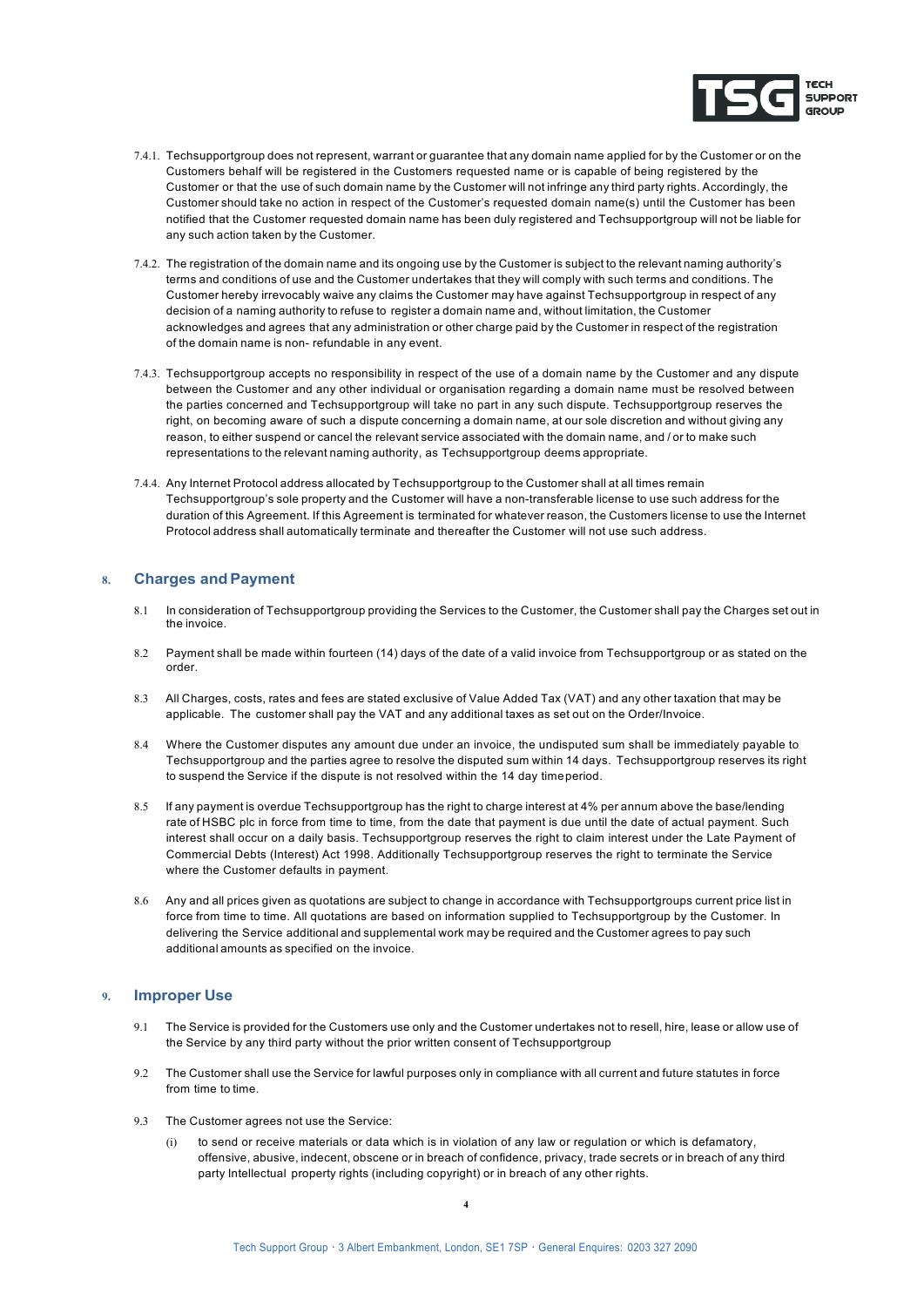

- (ii) in a manner which constitutes a violation or infringement of the rights of any person or a violation or infringement of any statutory duty or obligation in contract tort or otherwise, to any third person.
- (iii) in breach of instructions that Techsupportgroup have provided to the Customer in respect of the use of the Service.
- (iv) other than in conformance with Techsupportgroup's acceptable use policies and the Internet Protocols as published from time to time.
- 9.4 The Customer acknowledges that Techsupportgroup may be required by current or future law or regulation to access, store and/or take copies of the Customers data stored on or transmitted by the Service. Techsupportgroup reserves the right to terminate the Service with immediate effect and without further obligation or liability to the Customer as required by any law enforcement organisation or by the Courts.
- 9.5 The Customer agrees that they will not use a Name so as to infringe the rights of any other person or company under statute or common law in a corresponding trademark or name. The Customer also agrees to comply with the terms and conditions of any third party through which Techsupportgroup has supplied the Name to the Customer.
- 9.6 Techsupportgroup reserves the right to restrict the passage of communications where the customer makes profligate use of the Techsupportgroup network or the Service to the detriment of Techsupportgroup or Techsupportgroup's other Customers, until the Customer gives an acceptable undertaking to Techsupportgroup to modify its use of the Service.
- 9.7 Any breach of this clause by the Customer will entitle Techsupportgroup to suspend the Service without notice with immediate effect, Techsupportgroup may restore the Service if the Customer gives an acceptable assurance that there will be no further contravention.

# 10. **Customer Indemnity**

- 10.1 The Customer undertakes to fully and effectively indemnify and to keep Techsupportgroup indemnified at all times against all actions, proceedings, costs, claims, demands, liabilities and expenses whatsoever (including legal and other fees and disbursements) sustained, incurred or paid by Techsupportgroup in respect of:
	- (i) access to or use of the Service by the Customer;
	- (ii) any information, data or material produced, transmitted or downloaded;
	- (iii) any breach by the Customer of clause 9 or any of these Conditions, or of any law, code or regulation relating to these Conditions;
- 10.2 The Customer shall provide full notice of such claims and gives Techsupportgroup full authority to defend, compromise or settle such claims and all reasonable assistance necessary to defend such claims.

# **11.** Suspension of Service

- 11.1 Techsupportgroup reserves the right to suspend the Services for the following reasons;
	- (i) in order to upgrade, repair or maintain the Service (including the telecommunication link, hardware or software).
	- (ii) where the Customer fails to pay the Charges for the Services in accordance with Clause 8
	- (iii) where the Customer makes improper use of the Services in breach of its obligations under these Conditions in particular Clause 9
	- (iv) where the Customer does or suffers anything to be done which jeopardises the Service or any network to which it is from time to timeconnected;
	- (v) where Techsupportgroup is obliged to comply with an order, instruction or request of Government or other competent administrative authority;
	- (vi) where Techsupportgroup has reason to terminate under clause 15;
	- (vii) where the Customers network or equipment is being used or is suspected of being used by a third party for spamming, hacking, denial of service or any other action that is or may be detrimental to the Service or the network.
- 11.2 Where suspension of the Services is necessary for the purposes of repair, maintenance or improvement of any of Techsupportgroup's Service, Techsupportgroup will use all reasonable endeavours to carry out such work between the hours of 00.00 and

05.00 and shall restore the Service as soon as reasonably practical in the circumstances. Techsupportgroup may request the Customers agreement to carry out certain work outside these hours.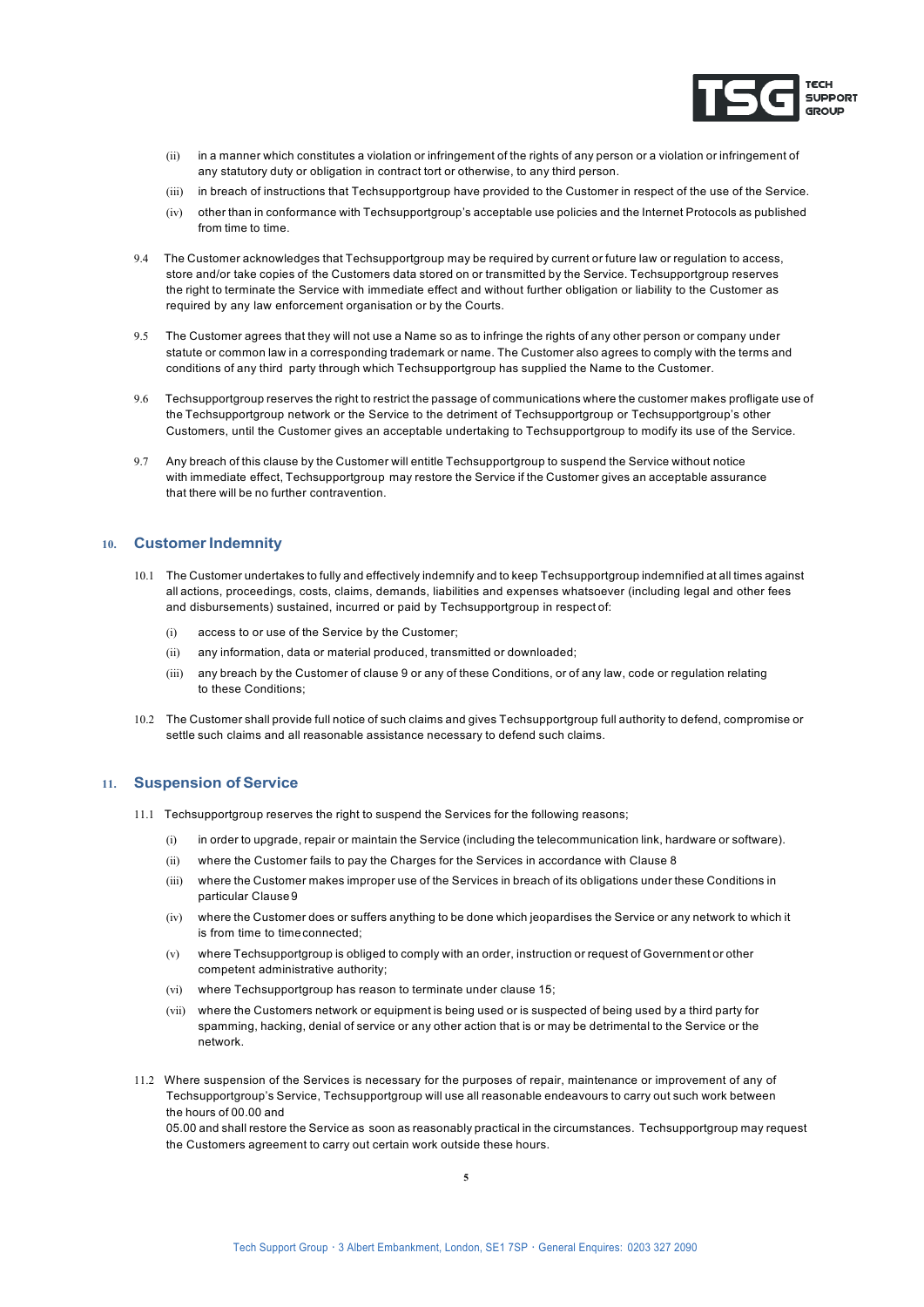

11.3 If Techsupportgroup exercises its right of suspension under this clause this will not exclude its right to terminate the Service later in respect of that or any other event, nor will it prevent Techsupportgroup claiming damages from the Customer in respect of any breach.

# **12 Exclusion of Warranties /Limitation of Liability**

- 12.1 Techsupportgroup does not exclude or limit its liability to the customer for death or personal injury resulting from Techsupportgroup's negligence.
- 12.2 TECHSUPPORTGROUP IS NOT LIABLE AND WILL NOT BE LIABLE IN ANY CIRCUMSTANCES WHETHER IN CONTRACT, TORT OR OTHERWISE (INCLUDING LIABILITY IN NEGLIGENCE), FOR ANY DIRECT, INDIRECT, INCIDENTAL,SPECIAL OR CONSEQUENTIAL LOSS OR DAMAGE WHICH RESULTS OR MAY RESULT FROM THE CUSTOMERS USE OF THE SERVICE (INCLUDING BUT NOT LIMITED TO DELETION OR LOSS OF FILES, DEFECTS OR DELAYS IN TRANSMISSION OR ANY FAILURE OF THE SERVER OR THE INTERNET) OR THE CUSTOMERS ACCESS TO THE INTERNET OR USE THEREOF FOR ANY PURPOSE WHATSOEVER OR FOR ANY RELIANCE ON OR USE OF INFORMATION SERVICES OR GOODS PURCHASED ON OR THROUGH THE SERVICES OR THE INTERNET.
- 12.3 Techsupportgroup's liability in contract, tort or otherwise arising out of or in connection with the performance of Techsupportgroup's obligations under this Agreement shall be limited to £10,000 for any one incident or series of incidents and £500,000 in aggregate.
- 12.4 TECHSUPPORTGROUP EXCLUDES ANY LIABLITY FOR:
	- (i) THETRANSMISSION OR RECIEPTOFINFRINGINGINFORMATIONOFWHATEVER NATURETRANSMITTED VIA THE SERVICE
	- (ii) FOR LOSS OR DAMAGE TO DATA STORED, TRANSMITTED OR USED ON THE SERVICE OR TECHSUPPORTGROUP'S NETWORK
	- (iii) FOR LOSS OR DAMAGE SUFFERED BY THE CUSTOMER AS A RESULT OF ANY VIRUS OR OTHER HOSTILE COMPUTER PROGRAM BEING INTRODUCED, DENIAL OF SERVICE,SPAMMING, OR HACKING AS A RESULT OF USE OFSERVICE
- 12.5 Techsupportgroup will use its reasonable endeavours to provide the Customer with continuous Internet access but Techsupportgroup does not warrant or represent that it can do so since neither Techsupportgroup or any other party has any control over the Internet as a whole as it is a global decentralised network of computer systems.
- 12.6 Except as expressly set out in these Conditions all conditions or warranties whether express or implied by statute, common law or otherwise (including but not limited to satisfactory quality and fitness for purpose) are hereby expressly excluded to the extent permitted by law.
- 12.7 The Customer acknowledges that Techsupportgroup is unable to exercise control over the information transmitted via the Service, the connection or the network and that Techsupportgroup do not examine the use to which Customers put the Service or the nature of the information and/or software they are sending or receiving, hence in accordance with clause 12.4 Techsupportgroup excludes all liability of any kind for the transmission or reception of infringing information of whatever nature.
- 12.8 Each provision of this clause 12 excluding or limiting liability shall be construed separately and shall apply and survive even if for any reason one or other of these provisions is held inapplicable or unenforceable.

## **13 Intellectual Property**

- 13.1 Any and all intellectual property rights used or embodied in or in connection with the Service shall be and remain the sole property of Techsupportgroup or Techsupportgroup's licensors. No title or intellectual property rights therein or in any modification or extension thereof shall pass to the Customer unless specifically stated under the Contract.
- 13.2 All intellectual property rights used or embodied in the Service or any software or other material supplied by the Customer to Techsupportgroup in connection with the Service shall be and remain the sole property of the Customer or of the Customer's licensors. No title or intellectual property rights therein or in any modification or extension thereof shall pass to Techsupportgroup.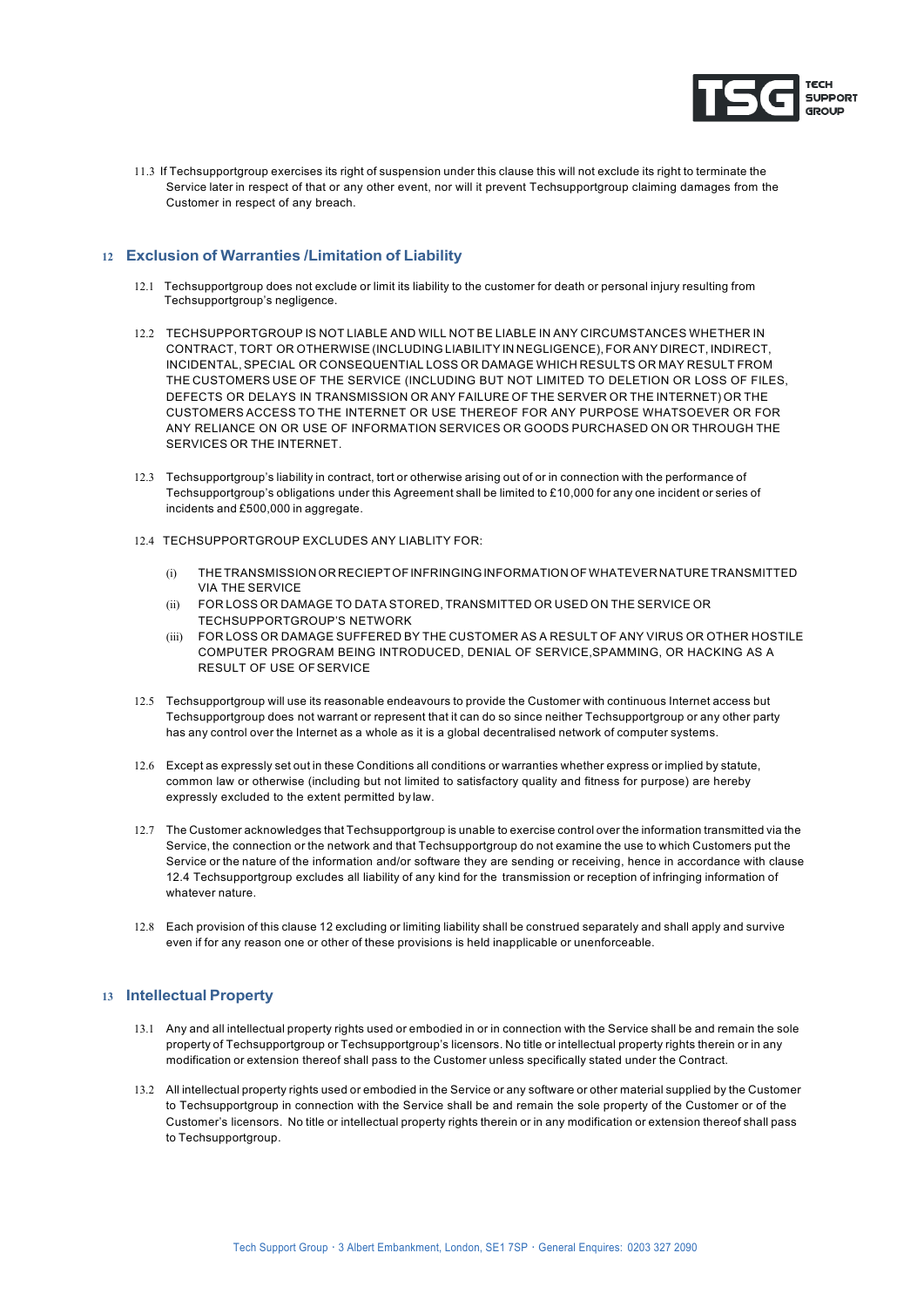

## **14. Data Protection**

- 14.1 The Customer warrants that they will duly observe all their obligations under the relevant Data Protection Acts which arise in connection with these Conditions and the Services provided. The Customer shall indemnify Techsupportgroup against any loss or damage which Techsupportgroup may sustain or incur as a result of any breach of the said undertaking.
- 14.2 The Customer agrees that Techsupportgroup may put their name and other details obtain from the Order Form into a computerised directory for internal use and to enable Techsupportgroup to provide the Service, unless the Customer gives specific written instructions to the contrary.
- 14.3 Rights of subject access will be in accordance with the Data Protection Act 1998 and upon request in writing and payment of the appropriate fee.

#### **15. Term and Termination**

- 15.1 Techsupportgroup will provide the Service with effect from the Installation Date and shall continue to provide the Service for the Initial Term and thereafter where the Services are renewed in accordance with the Contract.
- 15.2 Following the Initial Term either party may terminate the Service on giving three months written notice to the other party
- 15.3 Techsupportgroup may suspend the Service temporarily or terminate the Service by immediate notice if the Customer:
	- (i) Does not pay any invoice within 14 days of the date the invoice is due for payment.
	- (ii) If control or ownership of the Customer changes unless Techsupportgroup gives its written agreement to reassignment.
- 15.4 Either party may terminate the Service by written notice to the other if:
	- (i) That other party is in breach of any material term of these Conditions and has not remedied such breach within thirty [30] days of the date of a written notice requesting it to do so.
	- (ii) The other party has a receiver or manager appointed over the whole or any substantial part of its assets.
	- (iii) The other party becomes insolvent, goes into liquidation, becomes subject to an administration order or makes any composition or arrangement with its creditors (other than for the purposes of amalgamation or reconstruction).
	- (iv) The other party causes or threatens to cease to carry on business.

#### **16. Consequences ofTermination**

Upon Termination:

- 16.1 The Customer shall pay to Techsupportgroup any and all outstanding Charges and costs relating to the Services.
- 16.2 the Customer shall immediately return the Techsupportgroup Equipment in accordance with clause 5.3.
- 16.3 The exercise of rights of termination under clause 15 will not prejudice any right to damages or other rights or remedies in respect of the default giving rise to such termination or in respect of any rights or obligations already accrued under these Conditions at the date of termination.
- 16.4 The provision of clauses 5, 8, 10 and 18 shall survive termination under these Conditions.

## **17. Notices**

Any notice required under these Conditions or required by statute law or regulation shall be delivered in person, sent by registered mail, properly posted and fully pre-paid in an envelope or sent by facsimile or e-mail to the respective parties at their respective registered offices.